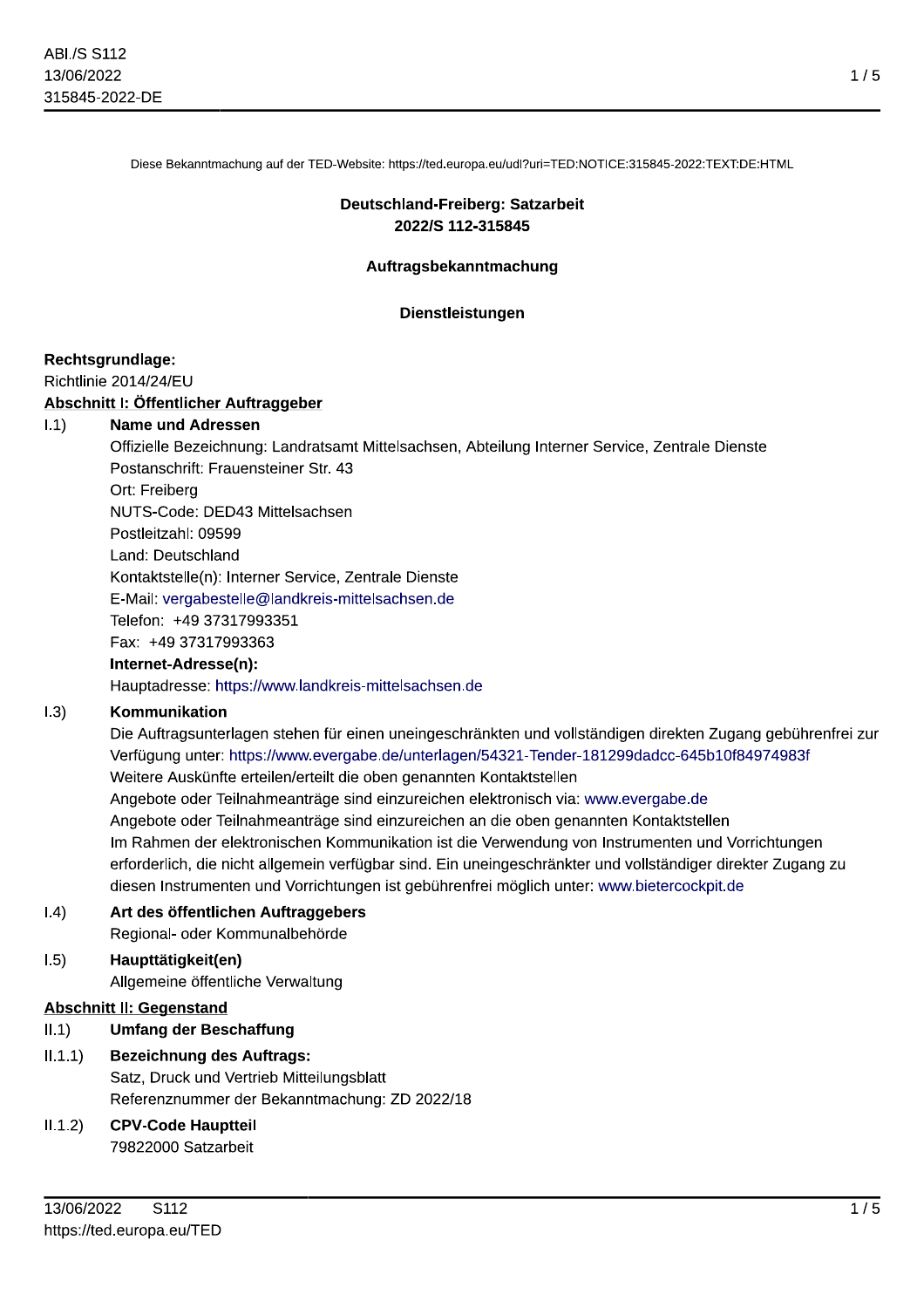| II.1.3)                                                                                                          | <b>Art des Auftrags</b><br>Dienstleistungen                                                                                                                                                                                                                                                                                                                                                                                                     |
|------------------------------------------------------------------------------------------------------------------|-------------------------------------------------------------------------------------------------------------------------------------------------------------------------------------------------------------------------------------------------------------------------------------------------------------------------------------------------------------------------------------------------------------------------------------------------|
| II.1.4)                                                                                                          | <b>Kurze Beschreibung:</b><br>Satz, Druck und Vertrieb des Mitteilungsblattes ("Mittelsachsenkurier") des Landkreises Mittelsachsen                                                                                                                                                                                                                                                                                                             |
| II.1.5)                                                                                                          | Geschätzter Gesamtwert                                                                                                                                                                                                                                                                                                                                                                                                                          |
| II.1.6)                                                                                                          | Angaben zu den Losen<br>Aufteilung des Auftrags in Lose: nein                                                                                                                                                                                                                                                                                                                                                                                   |
| II.2)                                                                                                            | <b>Beschreibung</b>                                                                                                                                                                                                                                                                                                                                                                                                                             |
| II.2.2)                                                                                                          | Weitere(r) CPV-Code(s)<br>79824000 Druckerei- und Verteilerdienste                                                                                                                                                                                                                                                                                                                                                                              |
| II.2.3)                                                                                                          | Erfüllungsort<br>NUTS-Code: DED43 Mittelsachsen<br>Hauptort der Ausführung:<br>Haushalte im Gebiet des Landkreises Mittelsachsen                                                                                                                                                                                                                                                                                                                |
| II.2.4)                                                                                                          | <b>Beschreibung der Beschaffung:</b><br>Das Mitteilungsblatt erscheint monatlich, in der Regel mit einem Volumen von zwölf Seiten im halbrheinischen<br>Format; 160.000 Exemplare/Ausgabe; 12 Ausgaben im Jahr. Bei Bedarf kann die Regelseitenzahl abweichen.<br>Die Herausgabe eines Sondermitteilungsblattes mit einem Volumen von vier ist möglich. Der Druck erfolgt<br>durchgängig vierfarbig. Die Zustellung erfolgt haushaltsabdeckend. |
| II.2.5)                                                                                                          | Zuschlagskriterien<br>Die nachstehenden Kriterien<br>Kostenkriterium - Name: Gesamtpreis / Gewichtung: 70,00<br>Kostenkriterium - Name: Preis brutto für vier zusätzliche Seiten / Gewichtung: 20,00<br>Kostenkriterium - Name: Kostenreduzierung bei Reduzierung der Gesamtseitenzahl um vier (brutto) /<br>Gewichtung: 5,00<br>Kostenkriterium - Name: Preis pro Sonderausgabe (brutto) mit vier Seiten / Gewichtung: 5,00                    |
| II.2.6)                                                                                                          | Geschätzter Wert                                                                                                                                                                                                                                                                                                                                                                                                                                |
| II.2.7)                                                                                                          | Laufzeit des Vertrags, der Rahmenvereinbarung oder des dynamischen Beschaffungssystems<br>Beginn: 01/01/2023<br>Ende: 31/12/2026<br>Dieser Auftrag kann verlängert werden: nein                                                                                                                                                                                                                                                                 |
| 11.2.10)                                                                                                         | Angaben über Varianten/Alternativangebote<br>Varianten/Alternativangebote sind zulässig: nein                                                                                                                                                                                                                                                                                                                                                   |
| 11.2.11)                                                                                                         | Angaben zu Optionen<br>Optionen: nein                                                                                                                                                                                                                                                                                                                                                                                                           |
| II.2.13)                                                                                                         | Angaben zu Mitteln der Europäischen Union<br>Der Auftrag steht in Verbindung mit einem Vorhaben und/oder Programm, das aus Mitteln der EU finanziert<br>wird: nein                                                                                                                                                                                                                                                                              |
| II.2.14)                                                                                                         | Zusätzliche Angaben                                                                                                                                                                                                                                                                                                                                                                                                                             |
| Abschnitt III: Rechtliche, wirtschaftliche, finanzielle und technische Angaben<br>Teilnahmebedingungen<br>III.1) |                                                                                                                                                                                                                                                                                                                                                                                                                                                 |
| III.1.1)                                                                                                         | Befähigung zur Berufsausübung einschließlich Auflagen hinsichtlich der Eintragung in einem Berufs-<br>oder Handelsregister                                                                                                                                                                                                                                                                                                                      |
| 120020222<br>C110<br>$\Omega$                                                                                    |                                                                                                                                                                                                                                                                                                                                                                                                                                                 |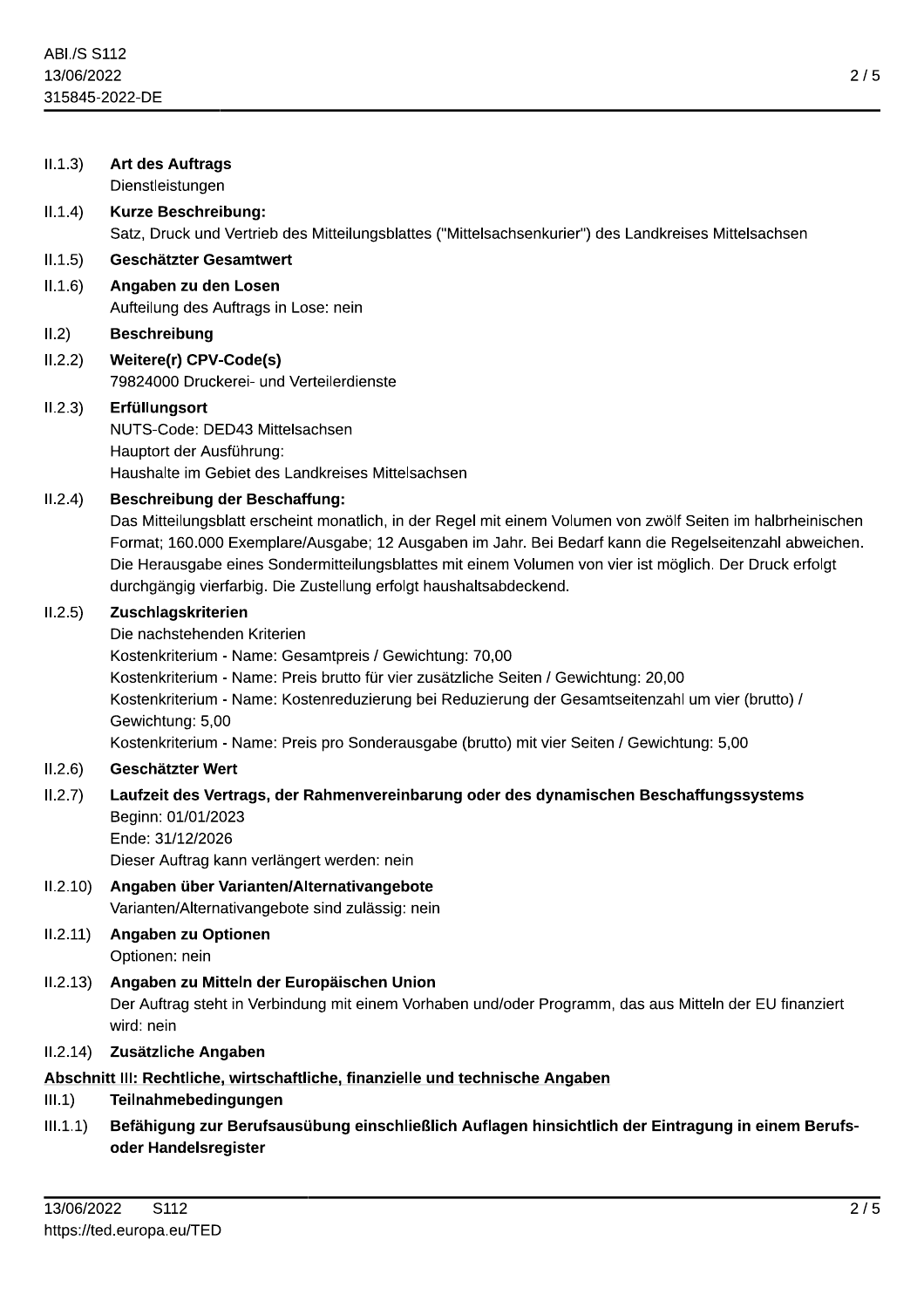Auflistung und kurze Beschreibung der Bedingungen:

- Eigenerklarung des Bieters gemais 3 48 Abs. 4 und 5 vgV über das Nichtvorliegen von Ausschlus 3 / 5<br>
egen von Ausschlussgründen<br>
Indelsregister oder des<br>
;<br>Einsatz von Nach- bzw.<br>
ur Änderung der Verordnung  $\,$ nach den §§ 123 und 124 GWB (Anlage A);

und kurze Beschreibung der Bedingungen:<br>ärung des Bieters gemäß § 48 Abs. 4 und 5 VgV über das Nichtvorliege<br>i§ 123 und 124 GWB (Anlage A);<br>ärung des inländischen Bieters zur Eintragung in ein Berufs- oder Hande<br>hen Bieter - Eigenerklarung des inlandischen Bleters zur Eintragung in ein Beruts- oder Handelsregister oder des ausiandischen Bieters zur Eintragung in ein vergieichbares Register (Anlage C);

- Erklarung Bietergemeinschaft (Anlage D);

- Erklarung des Bleters bzw. des Bevollmachtigten derBletergemeinschaft zum Einsatz von Nach- bzw. Subunternenmen (Anlage E)

- Eigenerklarung zur Verordnung (EU) 2022/576 des Rates vom 8. April 2022 zur Anderung der Verordnung (EU) Nr. 833/2014 - Eigenerklarung zu Russiand-Sanktionen (Anlage J)

Bei vorgesenenem Einsatz von Nach- bzw. Subunternenmen sind auf verlangen der Vergabestelle die Eigenerklarung Anlage F (Verpflichtungserklarung) sowie die Anlag ausanausoren buccio zur Emmangang in em vergicellikates Negisten (Amage O);<br>- Erklärung Bietergemeinschaft (Anlage D);<br>- Erklärung des Bieters bzw. des Bevollmächtigten derBietergemeinschaft zum Einsatz von Nach- bzw.<br>Subu Subunternehmen vorzulegen.

## $|III.1.2|$  Wirtschaftliche und finanzielle Leistungsfähigkeit

Auflistung und kurze Beschreibung der Eignungskriterien:

- Eigenerklarung des Bieters zu Gesamtumsatzen und Omsatzen zu gielchartigen Leistungen in den letzten 3 Janren (Anlage B)

 $\overline{\phantom{a}}$  vergieichbare Referenzpublikationen, wie Mittellungsblatter oder Zeitungen –

Bei vorgesenenem Einsatz von Nach- bzw. Subunternenmen sind auf verlangen der Vergabestelle die Eigenerklarung Anlage B auch für die Nach- bzw. Subunternehmen vorzulegen. **iftliche und finanzielle Leistungsfähigkeit**<br>
I und kurze Beschreibung der Eignungskriterien:<br>
klärung des Bieters zu Gesamtumsätzen und Umsätzen zu gleicha<br>
klärung des Bieters zu Gesamtumsätzen und Umsätzen zu gleicha<br>

## $III.1.3$ ) Technische und berufliche Leistungsfähigkeit

Auflistung und kurze Beschreibung der Eignungskriterien:

- Eigenerklarung des Bieters zu Referenzen zu gieichartigen Leistungen in den letzten hochstens drei Jahren sowie die Angabe der Zahl der Beschaftigten

(Aniage B)

Bei vorgesenenem Einsatz von Nach- bzw. Subunternenmen sind auf verlangen der Vergabestelle diese Eigenerklarung (Anlag Technische und berufliche Leistungsfähigkeit<br>
Auflistung und kurze Beschreibung der Eignungskriterien:<br>
Auflistung und kurze Beschreibung der Eignungskriterien:<br>
- Eigenerklärung des Bieters zu Referenzen zu gleichartigen vorzulegen.

## III.2) Bedingungen für den Auftrag

## III.2.2) Bedingungen für die Ausführung des Auftrags:

- Eigenerklarung des Bieters nach Mindestionngesetz und Arbeithehmer-Entsendegesetz (Anlage G). -

- Deckblatt zum Vertrag (Vertragsmuster)

Bei vorgesenenem Einsatz von Nach- bzw. Subunternenmen ist auf Verlangen der Vergabestelle die Eigenerklarung (Anlage G) auch für die Nach- bzw. Subunternehmen vorzulegen. Instituted Multram<br>
1999 für die Ausführung des Auftrags:<br>
2999 für die Ausführung des Auftrags:<br>
2999 färung des Bieters nach Mindestlohngesetz und Arbeitnehmer-Ents<br>
2009 zum Vertrag (Vertragsmuster)<br>
2009 fehenem Einsat

## Abschnitt IV: Verfahren

- IV.1) Beschreibung
- IV.1.1) Verfahrensart

Offenes Verfahren

 $|V.1.3\rangle$  Angaben zur Rahmenvereinbarung oder zum dynamischen Beschaffungssystem

## IV.1.8) Angaben zum Beschaffungsübereinkommen (GPA)

Der Auftrag fallt l

(1.1.1) Beschreibung<br>
(1.1.1) Verfahrensart<br>
(1.1.1.1) Verfahrensart<br>
Offenes Verfahren<br>
1.1.1.3) Angaben zur Rahmenvereinbarung oder zum dynamischen Beschaffu<br>
1.1.1.3) Angaben zum Beschaffungsübereinkommen (GPA)<br>
Der Auf 112022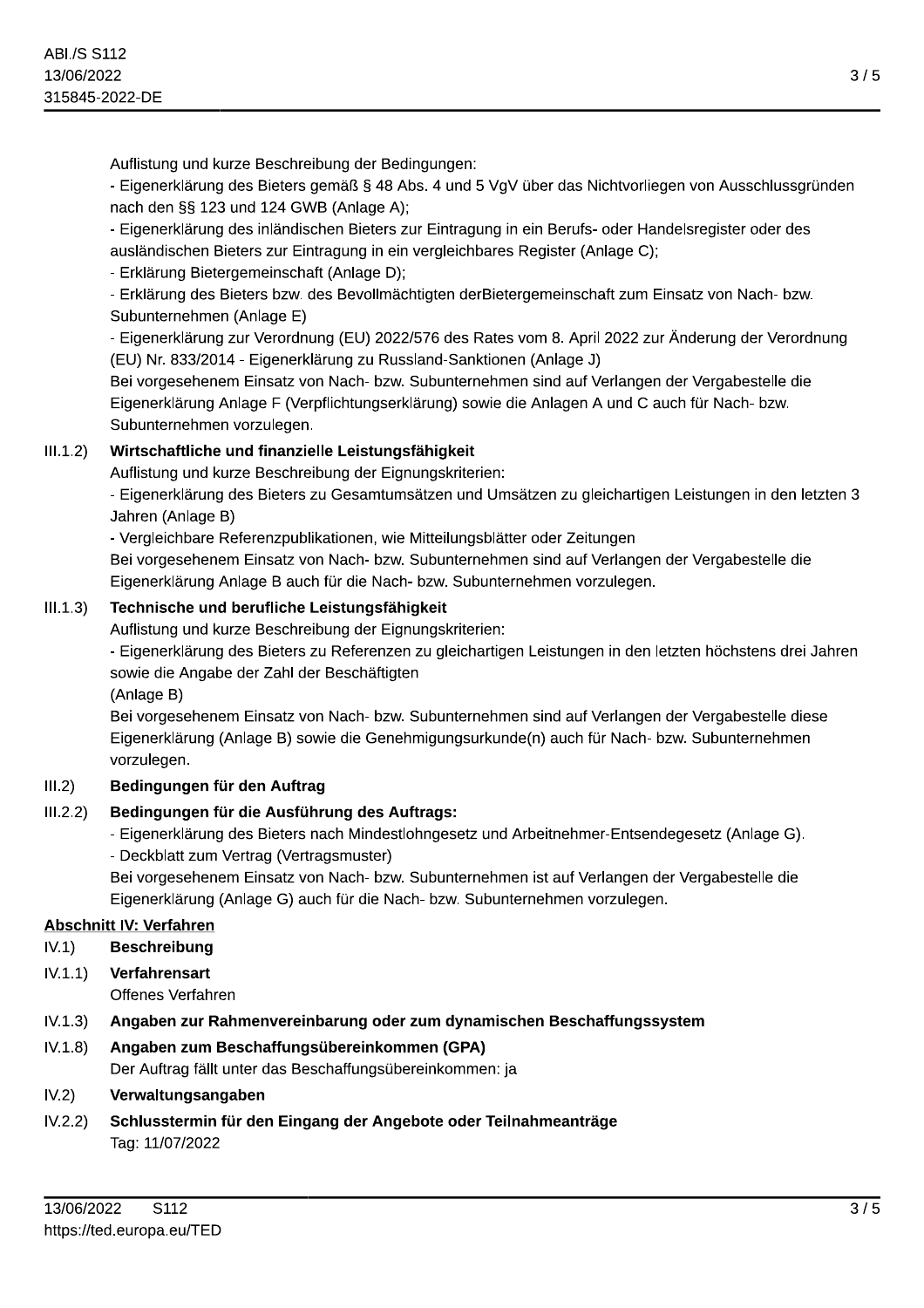Ortszeit: 10:00

- ABI/S S112<br>
13/06/2022<br>
13/5845-2022-DE<br>
16/tszeit: 10:00<br>
17/tszeit: 10:00<br>
17/tszeit: 10:00<br>
17/tszeit: 10:00<br>
17/tszeit: 10:00<br>
17/tszeit: 10:00<br>
17/tszeit: 10:00<br>
17/tszeit: 10:00<br>
17/tszeit: 10:00<br>
17/tszeit: 10:00<br>
1
- 
- tig bleiben bis: 30/09/2022
- 13/06/2022<br>
315845-2022-DE<br>
Ortszeit: 10:00<br>
IV.2.3) Voraussichtlicher Tag der Absendung der Aufforderungen zur Angebotsabgabe bzw. zur T<br>
ausgewählte Bewerber<br>
IV.2.4) Sprache(n), in der (denen) Angebote oder Teilnahmeant IV.2.7) Bedingungen für die Öffnung der Angebote 1ag: 11/07/2022 OII SZEII: 10:15 Angaben über befugte Personen und das Öffnungsverfahren: entralit

### Abschnitt VI: Weitere Angaben

# VI.1) Angaben zur Wiederkehr des Auftrags<br>Dies ist ein wiederkehrender Auftrag: nein

ektronisch erteilt Die eiektronische Rechnungsstellur

Ortszeit: 10:15<br>
Angaben über befugte Personen und das Öffnungsverfahren:<br>
entfällt<br> **Abschnitt VI: Weitere Angaben**<br>
VI.1) **Angaben zur Wiederkehr des Auftrags**<br>
Dies ist ein wiederkehrender Auftrag: nein<br>
VI.2) **Angaben** Abschnitt VI: Weitere Angaben<br>
VI.1) Angaben zur Wiederkehr des Auftrags<br>
Dies ist ein wiederkehrender Auftrag: nein<br>
VI.2) Angaben zu elektronischen Arbeitsabläufen<br>
Aufträge werden elektronisch erteilt<br>
Die elektronische agen sind nach Ernalt dieser unverzuglich und bis spatestens 30.06.2022 ausschließlich elektronisch (E-Mail, Telefax oder Vergabeplattform) zulassig. Verwenden Sie nierzu die entsprechend angegebenen Kontaktdaten in der Auπragsbekanntmachung bzw. den Vergabeunterlagen. Die Bekanntmachung auf der TED-Website: http://ted.europa.eu ist die einzig amtliche Bekanntmachung. Die Vergleichbaren Referenzpublikationen, wie Mittellungsblatter oder Zeitungen sind separat in einem entsprechend Formblatt 631 EU Briefkopf gekennzeichneten (mit beigefügtem Kennzettei) und Verschlossenen Briefumschlag bis zum Abiat 30.06.2022 ausschließlich elektronisch (E-Mail, Telefax oder Verga<br>die entsprechend angegebenen Kontaktdaten in der Auftragsbeka<br>Die Bekanntmachung auf der TED-Website: http://ted.europa.eu is<br>Die vergleichbaren Referenzpu

ie Bezeichnung: 1. Vergabekammer des Freistaates Sachsen bei der Landesdirektion Sachsen, DS Leipzig

Postanschrift: Braustraße 2 Ort: Leipzig Postieltzani: 04107 Land: Deutschland E-Mail: wiltrud.kadenbach@lds.sachsen.de  $H_49$  3419/73800 Fax: +49 3419771049 Internet-Adresse: www.lds.sachsen.de Postleitzahl: 04107<br>
Land: Deutschland<br>
E-Mail: wiltrud.kadenbach@lds.sachsen.de<br>
Telefon: +49 3419773800<br>
Fax: +49 3419771049<br>
Internet-Adresse: www.lds.sachsen.de<br>
VI.4.3)<br> **Einlegung von Rechtsbehelfen**<br>
Genaue Angaben

egung von Recntsbeneiren: innernaib von 15 Kalendertagen nach Eingang der Mittellung des Aufträggebers, einer Ruge nicht abheifen zu wollen, kann ein Nachprufungsverfahren bei der Vergabekammer beantragt werden (s. 160 Fax: +49 3419771049<br>
Internet-Adresse: www.lds.sachsen.de<br>
VI.4.3) Einlegung von Rechtsbehelfen<br>
Genaue Angaben zu den Fristen für die Einlegung von Rechtsbehelfen:<br>
Innerhab von 15 Kalendertagen nach Eingang der Mitteilun